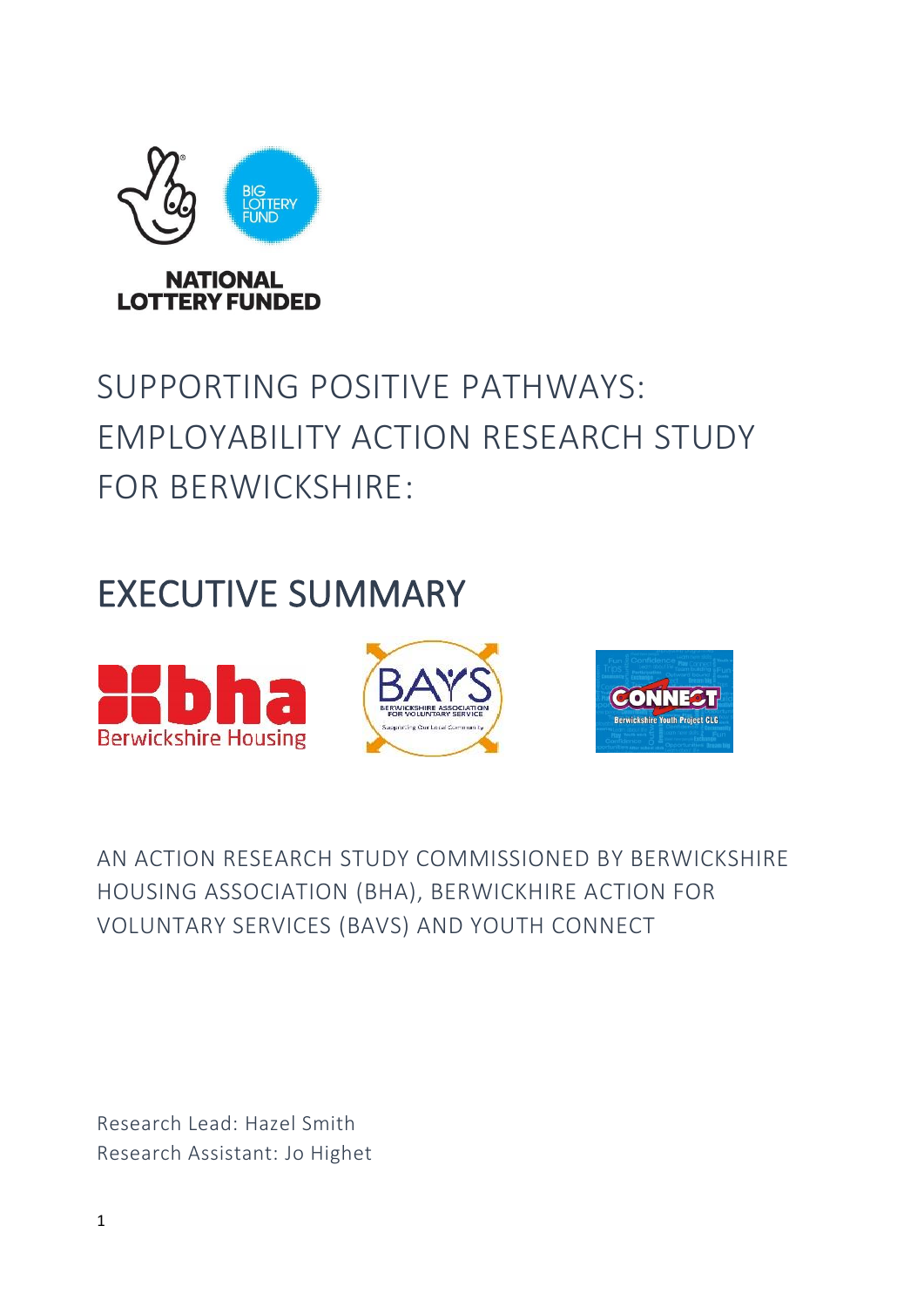#### BACKGROUND

In March 2017 Berwickshire Association of Voluntary Services (BAVS), Berwickshire Housing Association (BHA) and Connect Berwickshire Youth Project created a partnership and applied for Big Lottery Investing in Ideas funding to investigate the fragmentary/ stop-start nature of employability support work in Berwickshire in which all three partners were in some way engaged. This enabled a 6-month research period for the partnership development workers to interview employers, statutory support workers, community projects, employability support users and training providers. Following on from this initial work, the partnership sought independent research input from consultants to test the findings and strengthen the consultation with wider stakeholders. This action research study was subsequently commissioned to provide useful information to help capacity building agencies formulate employability work which meets the needs of the Berwickshire community and to provide a developmental opportunity to the services involved. The study was centred on a range of community-based employability activities, statutory employability services and local employers, businesses and industry.

## The key findings were:

A strategic, coordinated and cost-effective approach to developing employability with some individual or agency in an overall leadership or facilitation role is required. This would avoid overlaps and duplication of services, address the gaps in service provision and meet the needs of local employers. A central information point or hub for all existing services would help to:

(1) Avoid duplication of services and the resultant waste in public funding;

(2) Support and advise the existing employability services where to refer their clients onto and ensure sustainable career progression;

(3) Co-ordinate the recruitment of participants from across the area into essential group learning programmes, professional careers guidance, pre-vocational and vocational training that is delivered by Momentum, Job Centre Plus, Skills Development Scotland and Employment Support and ensure a comprehensive employability service for the area;

(4) Give employers the central information point that they request, meaning they wouldn't need to orientate themselves around the maze of fragmentary employability services across the area;

(5) Implement a coordinated PR and Marketing Plan to ensure that those delivering employability or those who could potentially benefit, know where to find them and who to contact;

(6) Deliver a consistent focus on developing Core Skills as requested by employers and necessary training and development support for those community agencies who require it;

(7) Develop an accessible central database of employers across the relevant geographical areas;

(8) Facilitate and support an Employability Forum for Berwickshire – bring stakeholders together to share: good practice, planning and work priorities, information and guidance on emerging or current employability initiatives; strategies and policies and labour market intelligence. This would represent the best use of resources (inc. financial resources) and ensure that services are meeting the needs of priority target groups;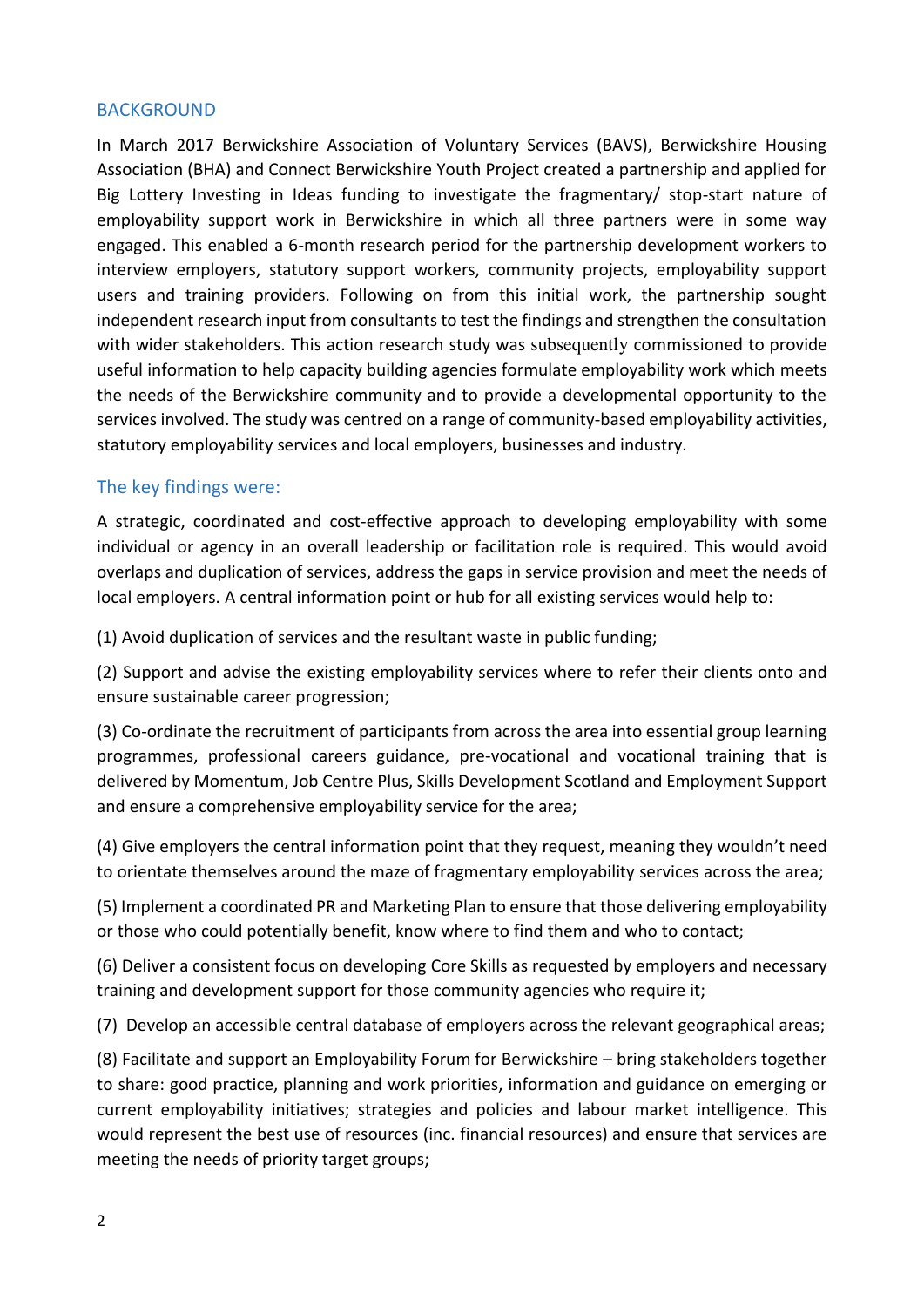If employability services are to support individuals into sustainable employment that supports positive career development, they must address some of professional skills gaps which employers highlight*.*

If the statutory agencies are to meet the employability needs of people in Berwickshire there needs to be a concerted effort to ensure some group work activity, given the issues facing those outside the labour market (isolation, social exclusion, loneliness) and the challenges faced by employers with gaps in 'work ready' behaviours including confidence, motivation and communication skills.

The solution to this is better and more regular communication between agencies to ensure they are meeting the needs of people in the local area and taking a strategic approach to delivery of services for those out with the labour market.

Employability which is not well thought through or a bolt-on to other services – sometimes driven by funding opportunities is not meeting need. Community-based organisations who may see an anecdotal need from small numbers of clients presenting, seem often (from a place of good intention), to set-up employability work without the necessary expertise, careers guidance knowledge and reflective practioner ethos and without investigating the options for referring them onto other agencies who are better resourced or equipped to support them.

# A number of key additional areas to were identified as priority focus. These priorities included:

Career Guidance and Reflective Practice

Business and Employer Links

Career Development and Employability Support with Young People

The Significance of Further Education in Providing Routes Into Employment

The impact of Geography and Related Public Transport Issues

Cost Efficiency and Funding for Employability Services to meet the needs across the Area.

*Each of these areas is précised within this Executive Summary and expanded upon within the main report 'Supporting Positive Pathways – Employability Action Research Study for Berwickshire.*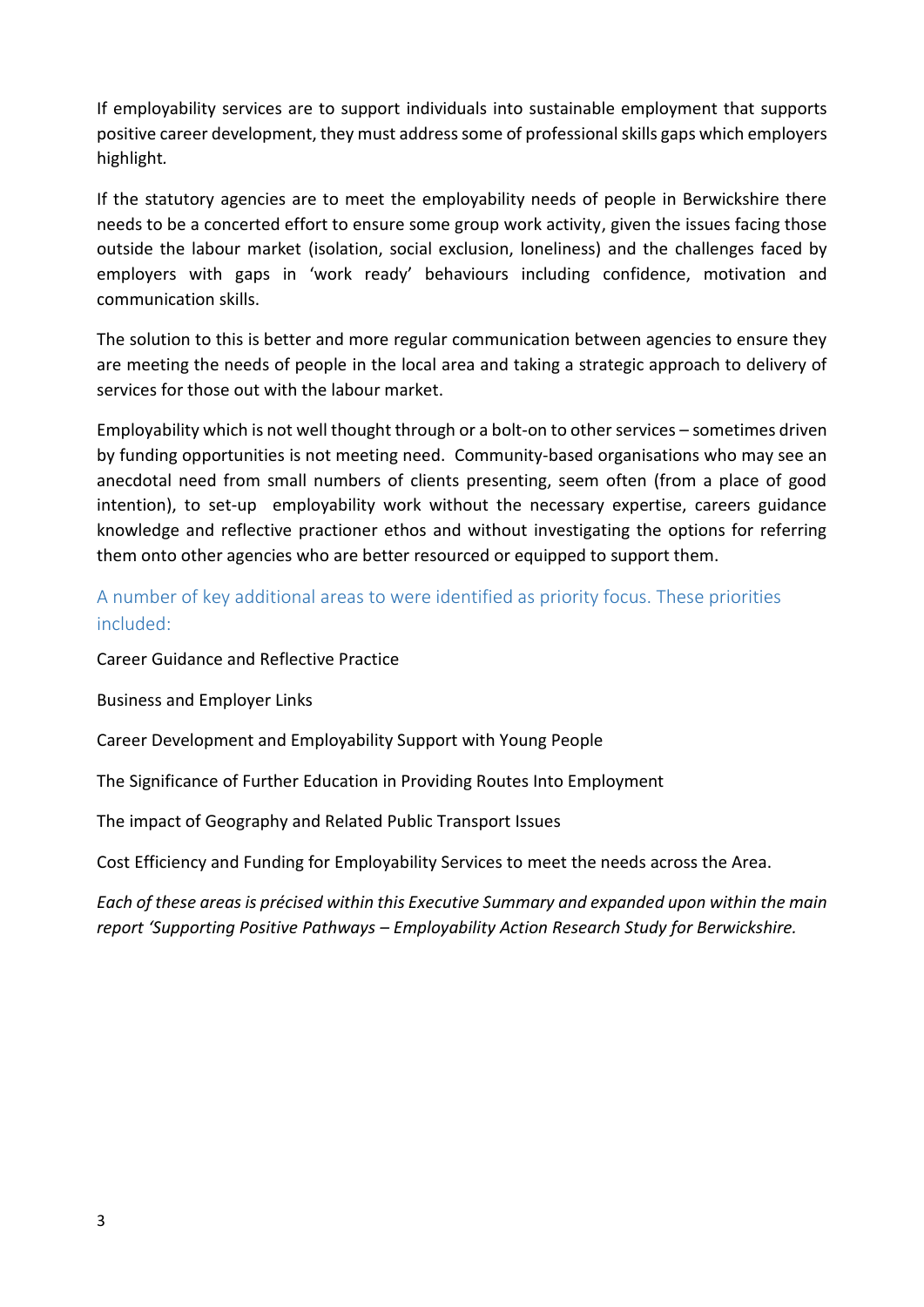### Careers Guidance and Reflective Practice

A qualified approach to career guidance needs to be informed by an understanding of career choices and the necessary interventions to guide clients towards labour market opportunities which reflect their interests, skills and aspirations - balanced with an informed understanding of labour market opportunities. Careers guidance is a professional role and not something anyone can walk into and undertake effectively. Job Coaches for JC+ and Careers Advisors within SDS have the appropriate qualifications and training.

With the best will in the world, it is not possible for other workers to provide career development support which reflects the labour market context without the appropriate skillset, experience and knowledge. If practitioners are to effectively work with others to help them understand their barriers and challenges as well as clarify their aspirations and goals, then they themselves must be clear on their central purpose and responsibility.

The need for staff working with people who have complex barriers to engage in reflective practice is standard good practice. Careers Guidance Professionals learn the value of this approach within formal training but others coming from non-related professional background may not.

# Business, Industry & Employer Perspectives

Employers reported consistently that key skills or behaviours were often missing, including:

- (1) Social and communication skills;
- (2) Ability to work on initiative;
- (3) Take decisions or problem solve;
- (4) Digital Skills
- (5) The ability to work as part of a team
- (6) Reliability.

They also highlighted that individuals coming in through referrals from employability services didn't always understand the opportunities for career progression. Consequently, their motivation and enthusiasm for work was often lackluster. Employers want applicants with confidence, motivation, transferable skills, good interpersonal skills combined with clear expectations of what is required in a formal employment situation. These are the areas which all employability services must focus on

A greater awareness of the needs of employers would seem beneficial for clients and employers. Employment and recruitment days combining the participation of clients, employability agencies and businesses were suggested (these types of activities are already delivered by Developing Young Workforce and could be readily adapted to support adults into work)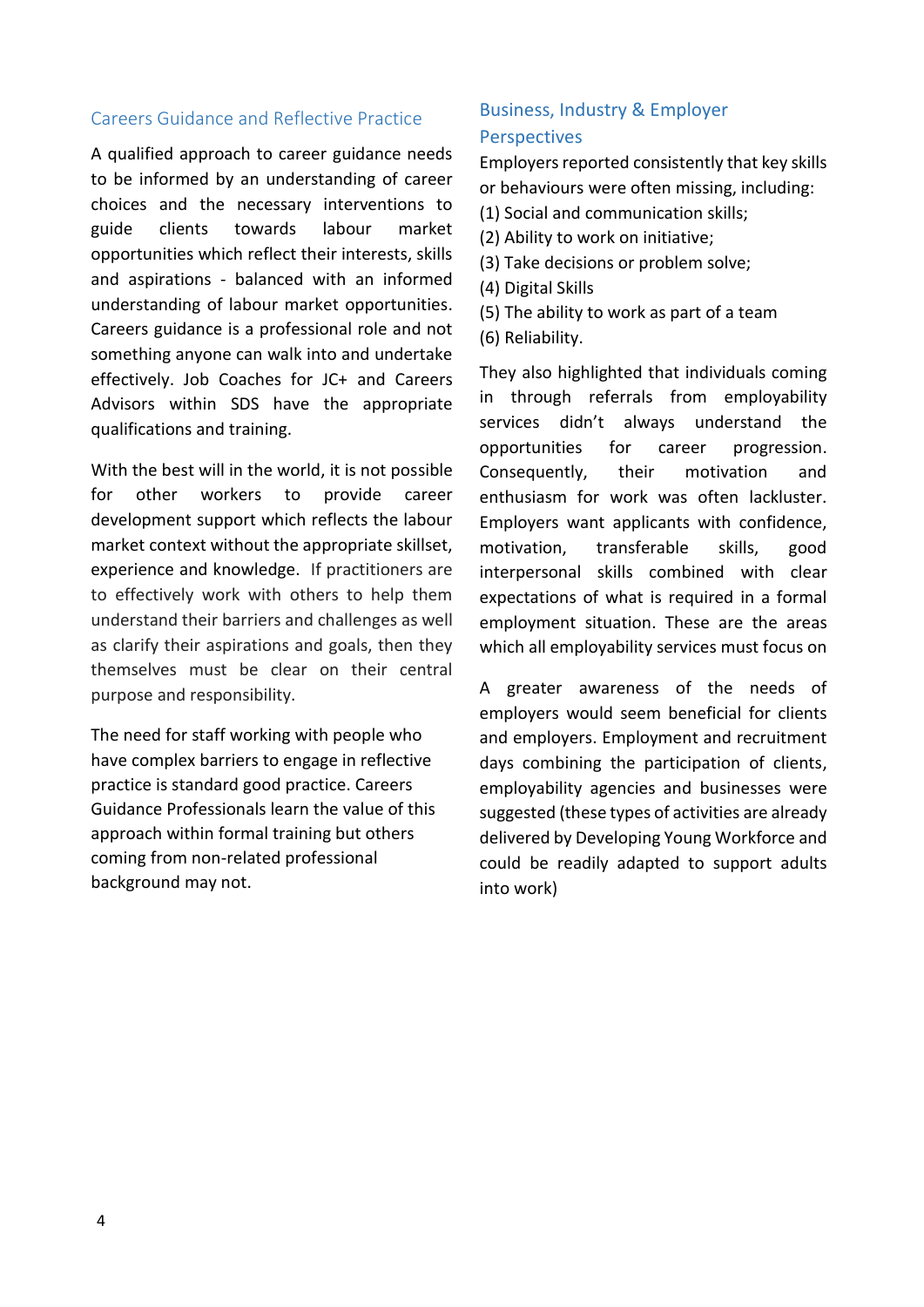### Key Success Features of Career Development and Employability with Young People

**Developing Young Workforce (DYW)** is a comprehensive, highly professional and effective model which combines strategic intelligence, specialist skills and a central point for schools and employers to work with. There are elements of the work being done by DYW that could be applied to employability services for all. The Career Fairs, Taster Events, Core Skills Sessions and the Business and Employer Links works are all directly transferrable activities. The latter recommended by two of the employers interviewed as part of this study.

Businesses value the opportunity of engaging with their potential labour force in a supported and structured manner – where the organisation and the objective-setting is facilitated by the professionals. Without exception, all business taking part, positively review their experiences of DYW. The staff employed with DYW appear to be exceptionally responsive to employers and are able to build the activities for the young people around the labour market needs. They were evidently skilled, reflective practioners who balanced the needs of children, young people, teaching staff and the business community to provide real opportunities for all.

The staff member interviewed for this study had a high level of strategic intelligence around the curriculum and the local labour market (if these skills and this model were transferrable to adult or generic employability work, then Berwickshire could be in a strong position of leading good practice in delivering employability)

In contrast to traditional welfare to work programmes, **Tomorrow's People** adopt a gentle and person-centred approach to supporting young people to access and sustain employment. They invest heavily in personal development and help young people tackle the barriers which prevent them making progress. They aim to provide holistic support for young people who are vulnerable and face multiple challenges.

A well-established programme, **The Works** has been operating successfully in Galashiels over a number of years. However, with low numbers in Berwickshire, the challenges of very poor transport links and the rurality of the area, the standard programme is being adapted to respond to those specific issues and best meet the needs of the young people in this area. This rolling programme will run over 3 months, with a combination of small group work and 1:1 support. The programme is based around standard employability models which incorporate personal development and career development activities with a creative bent. For example, confidence building utilises imaginative approaches like arts projects and photography.

There is a particular emphasis on sharing personal journeys where the young people identify the barriers to progressing their lives or careers and explore solutions in an environment of mutual support, thus reducing the personal sense of isolation and cultivating positive and supportive friendships. These foundations, they believe, are imperative to ensuring sustained progress towards and into employment.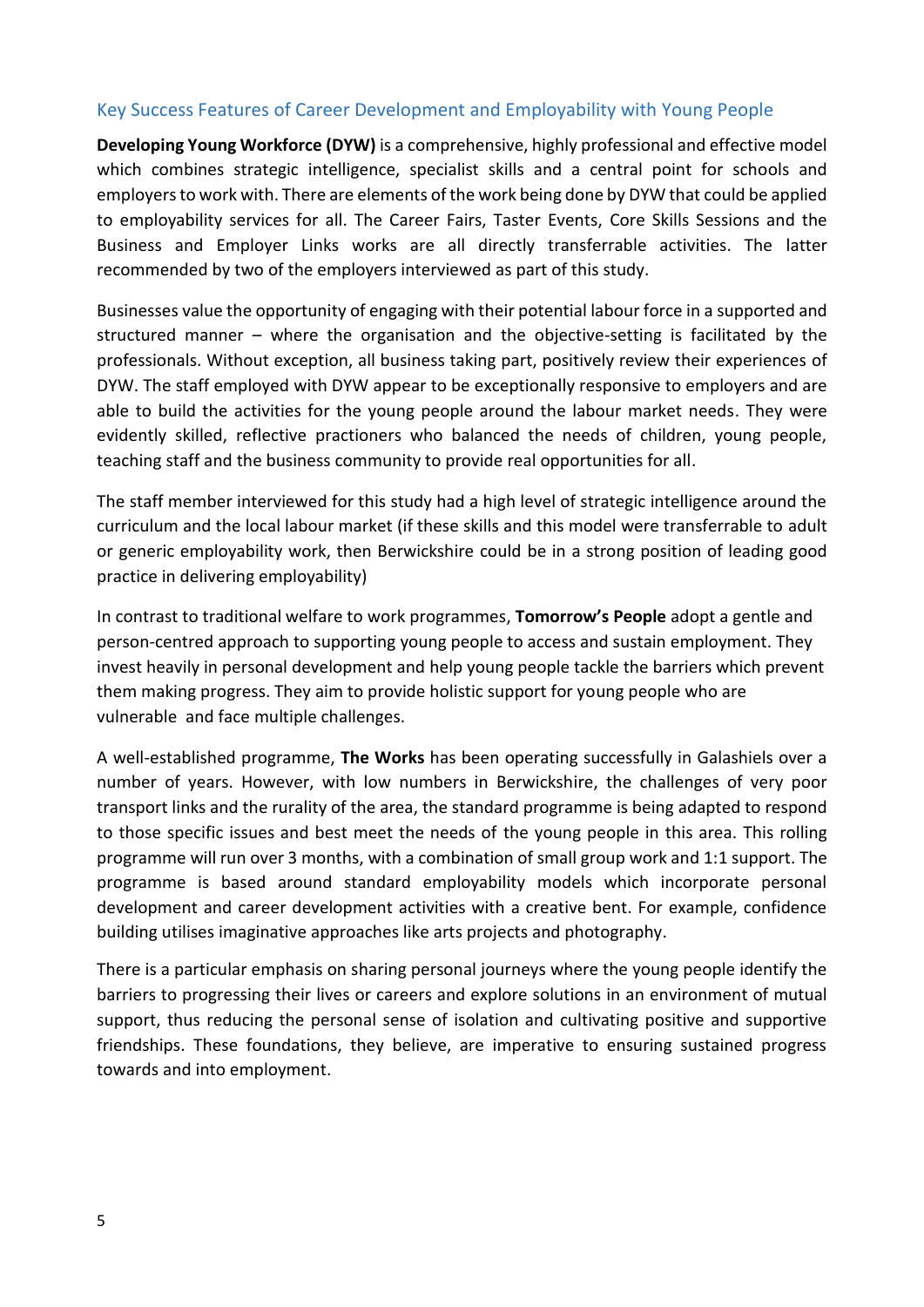### Further Education

The Action Research event and over 70% of the interviewees highlighted the negative impacts of having no Further Education in Berwickshire. A concerted and coordinated campaign to secure FE in Berwickshire is required.

Interviewees believed that it was no coincidence that Berwickshire had the lowest household income alongside no access to Further Education.

Further Education delivers core skills and competencies. Most FE courses include elements of: communication and interpersonal skills, initiative, team working, decision-making, problem solving, personal presentation, understanding of the workplace, health and safety, planning and goal setting and a commitment to self-improvement through knowledge and skills development.

These are the areas which employers consistently highlighted as gaps in *'work readiness'.* 

It is important to highlight that a patchy approach from various agencies including for example, Splash, ReTweed and Health in Mind had reaped some opportunities. However the potential to sustain and maximize opportunities for Further Education needs to come collectively from Berwickshire or through one single agency.

*"The value of accredited learning as part of an individual's journey towards the best possible employment opportunities cannot be underestimated – it is an essential not an option in a fragile rural area where broad skillsets and professional behaviours are essential to meet the needs of the local economy."* Judith Johnstone Chief Executive Langholm Initiative

#### Geography and Transport

The lack of public transport was the key barrier identified by employers and employability services.

An approach to the relevant departments within Scottish Borders Council and their strategic partners to co-ordinate an initial round table discussion with employers and businesses in the area would provide the essential first step for a considered response to the issues around access to public transport. There is some merit in undertaking an economic impact assessment to measure the effects on the economy as a whole.

Some collective campaign from all relevant stakeholders to ensure that Local Government and their partners understand the implications of the lack of transport on local people and on local businesses and industry is necessary.

#### Volunteering

Where individuals are volunteering as part of journey back to paid work, opportunities for career guidance and employability support would help them to make progress. Some people also see volunteering as a destination when in fact there is a latent aspiration to be in paid work. There is an opportunity to provide support into paid employment where there is motivation but a lack of confidence with access to the right information and support.

Agencies delivering volunteering projects don't generally have the resources or links to employability services that would help their volunteers continue to make progress. A central point for volunteering services to refer clients onto employability opportunities that included access to training and career development would help them progress to employment where this was possible or appropriate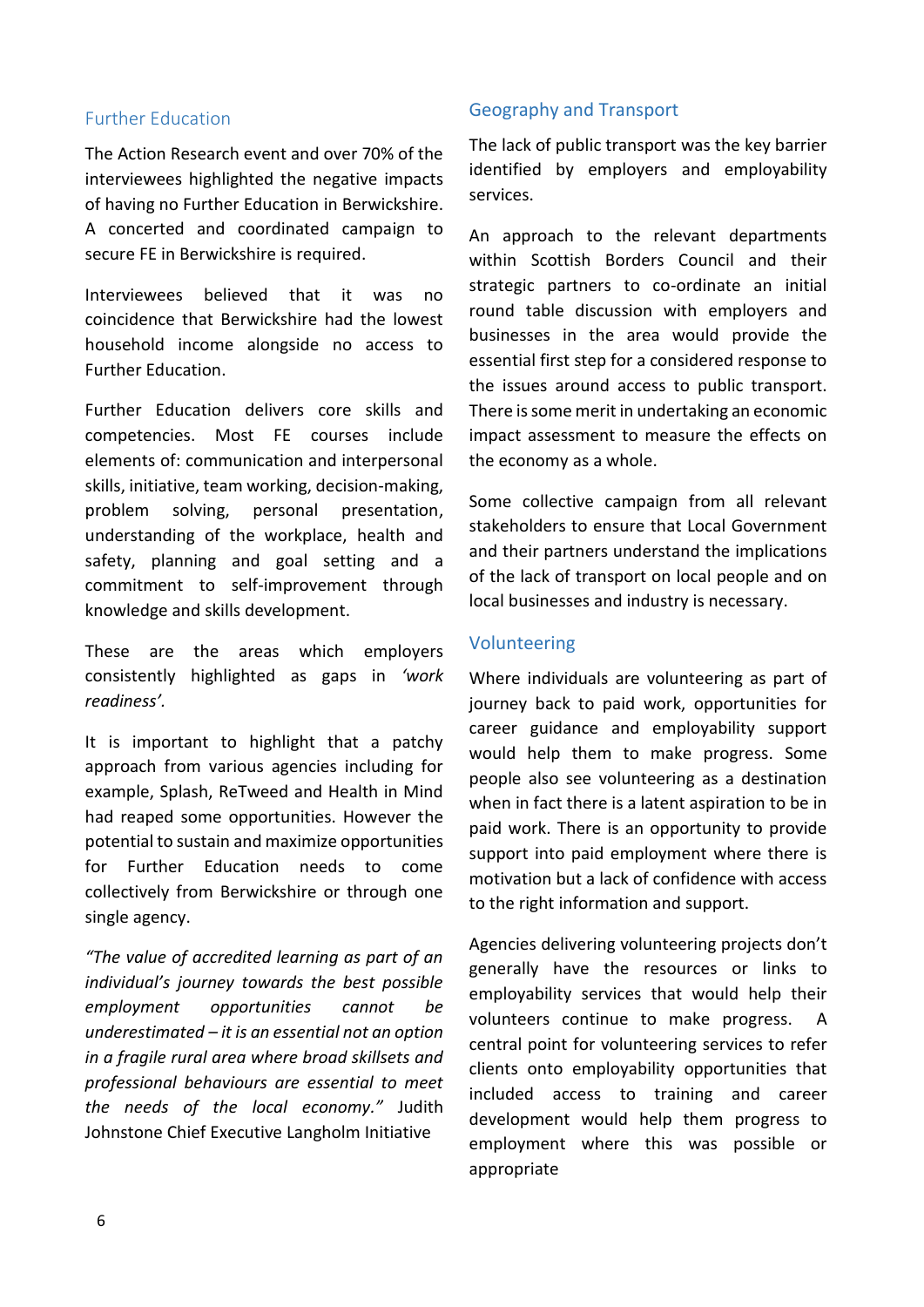# Funding

This research study has provided an aerial view of the current provision and the funding resources available to the large employability providers through central and local government

What is clear is the untapped potential for community-based services to access significant and expert support including financial support to work with people outside the labour market.

A complete 5 stage Employability Service is not needed. There are some strong services in certain areas, although by focus and geography there is a great deal of variability in what is available to people in different places and at different stages of need.

What is needed above in Berwickshire all is a joined-up approach between all those concerned to ensure the career development needs of people across the whole of Berwickshire are being met as well as better meeting the recruitment needs of our employers.

To ensure the best use of any future funding for employability the following priorities are imperative:

1) A strategic and coordinated approach across the employability 'sector' with a central information hub to ensure no further duplication of services and to ensure we add value to the work already being done. Delivery in existing projects/ services can benefit from a more networked and connected approach. This could be achieved by recruiting an 'Employability Coordinator' for Berwickshire. This role would focus on gathering and sharing intelligence around services, providing link-ups between services, supporting recruitment for group programmes as recommended and providing some capacity building support or brokering similar opportunities for training and professional development.

2) To ensure connectivity we require a clear PR and Marketing Plan for employability

a. PR and Marketing work is essential to facilitate better employer and business links and ensure that any employability work is cost effective and balanced with sound labour market intelligence

b. Awareness raising - there are wide-ranging opportunities for the larger statutory or government funded employability programmes (based in Galashiels) to be delivering in Berwickshire. However the community-based providers were not clear what these were.

3) A mature and collective approach to ensure that any leadership approach on delivering further education is for all and not specific to one area of Berwickshire i.e. the previous piecemeal approach by Health in Mind, ReTweed and Splash in Eyemouth. These small-scale interventions while valuable, only met the needs a small number of individuals in and around Eyemouth.

4) Capacity building for existing community-based providers incorporating relevant training and personal and professional development,

As the employability challenges across Berwickshire are largely based around infrastructure, capacity, coordination and partnership, then any effective development and support would be